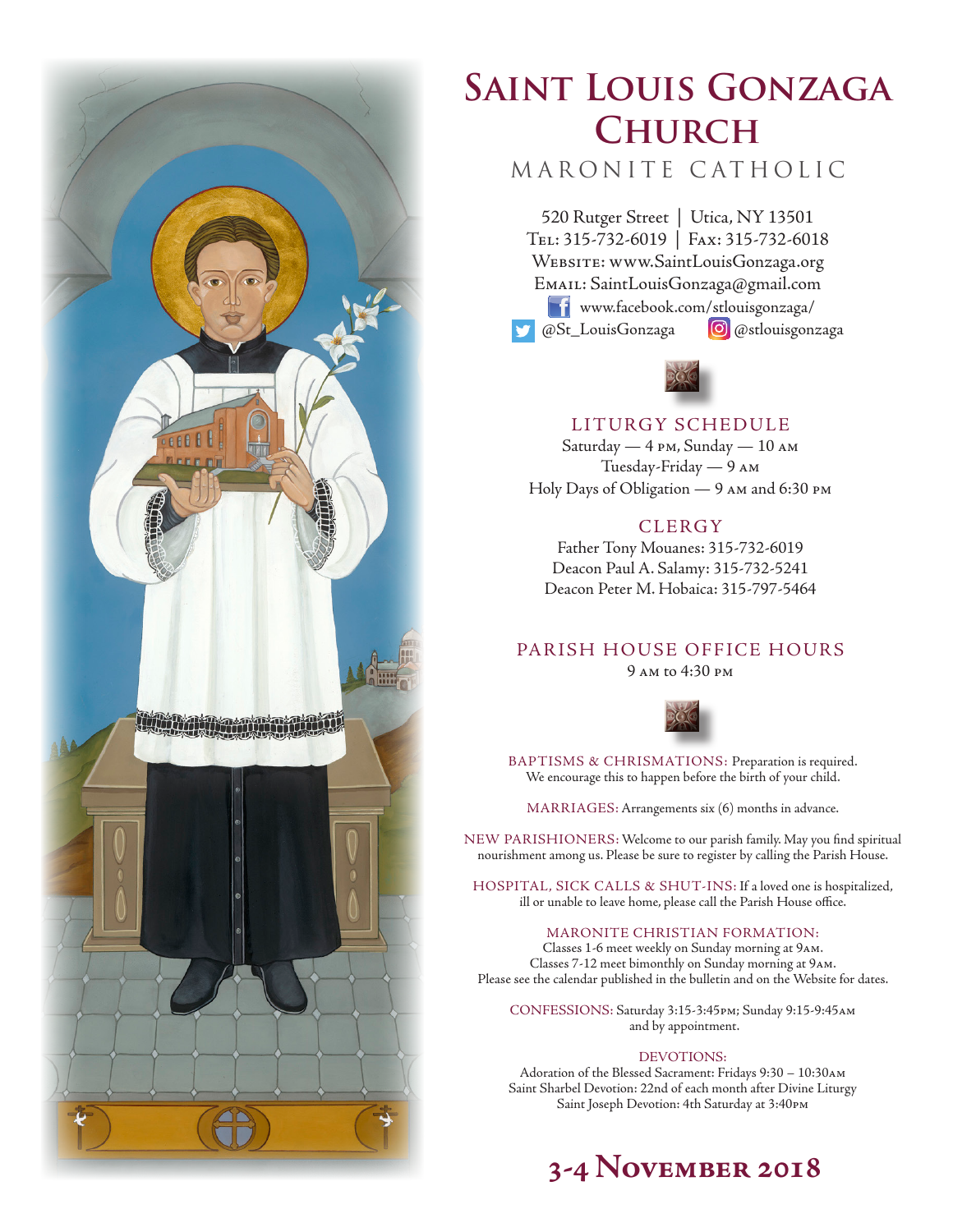

### FEASTS **for 4 Nov – 11 Nov 2018**

## *Opening of the Liturgical Year*

|  | SUN 4 Nov Consecration of the Church |
|--|--------------------------------------|
|  | Heb 9:1-12/Mt 16:13-20               |
|  | Mon 5 Nov St. Asia the Righteous     |
|  | THU 8 Nov St. Michael the Archangel  |
|  | SAT 10 Nov St. Moura                 |
|  | SUN 11 Nov Renewal of the Church     |
|  | St. Mennas/St. Martin                |
|  | Heb 9:11-15/Jn 10:22-42              |
|  |                                      |

## **CONTACTS**

| Administrative Assistant: Maureen Ginsberg      |
|-------------------------------------------------|
| maureeng.slg@gmail.com315-732-6019              |
| Music: Nick Abounader315-335-2239               |
| Finance Council:                                |
| Chair: Louis Raya315-794-1418                   |
| Assets Oversight: David Sageer 315-734-1040     |
| Special Events: Betty Karrat 315-736-1615       |
| Kitchen & Hall:                                 |
| Mary Ann Tanoury-Loy 315-790-3307               |
| Family Giving Committee:                        |
| George Nehme 401-742-5841                       |
| Buildings: Andrew Aery 315-525-8374             |
| Byron Elias315-737-7803                         |
| Pastoral Life Council:                          |
| Chair: Deacon Paul Salamy315-732-5241           |
| Communications: Glory Rasi 315-794-4242         |
| Family Life: Deacon Peter Hobaica 315-797-5464  |
| Liturgy: James Salamy 315-723-3776              |
| Faith Formation: Kate Miller 315-796-1910       |
| Maronite Youth Organization:                    |
|                                                 |
| Roseanne Ciaccia 315-736-5377                   |
| Maronite Young Adults:                          |
| John Paul Salamy 315-732-5241                   |
| Joshua Lewis 315-853-4500                       |
| Saint Mary's Guild: Cathy Karam315-527-1519     |
| Holy Name Society: Rick Blank 315-525-3221      |
| Lou Lewis 315-737-3950                          |
| Saint Joseph Society: Kamil Rahme. 315-768-3837 |
| Acolytes: Nathan Hanna 315-939-8219             |
|                                                 |
| Daughters of Mary: Julie Adamo  315-404-1959    |
| Lectors: Lois Mariano 315-732-3402              |
| Sacristan: Harrison Zogby315-749-6399           |
|                                                 |

#### BULLETIN DEADLINE

If you would like anything published in the weekend bulletin, you must submit it as you want it published to Anne Lewis no later than 5 PM Friday, 8 days before publication via e-mail at saintlouisbulletin@gmail. com or by calling 853-4500. Thanks.

## LITURGICAL SCHEDULE AND INTENTIONS

| <b>SAT</b> | 3 Nov       | 4P <sub>P</sub> | + Patrick W. Astafan by Cousins, Joyce, Scander,             |
|------------|-------------|-----------------|--------------------------------------------------------------|
|            |             |                 | Louis, Jr & Diana Astafan                                    |
|            |             |                 | • David John Pearce by Amelia Karam & Family                 |
|            |             |                 | + Jacqueline Albright by John & Isabelle Linder              |
| Sun        | 4 Nov       | 10AM            | + Louis Abdoo, Sr., Anne Abdoo Kuenzli & Ron                 |
|            |             |                 | Campbell by The Abdoo Family                                 |
|            |             |                 | + George J. Massoud, Sr. (Birthday & 7th                     |
|            |             |                 | Anniversary) by His Wife, Janet & Family                     |
|            |             |                 | + Albert F. Tamer (Anniversary) by Family                    |
|            |             |                 | • Madlyn George by Saint Mary's Guild                        |
|            |             |                 | + Lucia El Khoury (1 <sup>st</sup> Anniversary) by Her Son & |
|            |             |                 | Family                                                       |
|            |             |                 | • Sheila Mineo by Deacon Peter & Judy Hobaica                |
|            | Mon 5 Nov   |                 | + NO LITURGY                                                 |
| Tue        | 6 Nov       | 9AM             | + Deceased Members of the Moses & Koury Families             |
|            |             |                 | by John Moses' Will                                          |
|            | WED 7 Nov   | 9AM             | • Mary Susan Salamy (Birthday) by Husband & Sons             |
| THU        | 8 Nov       | 9AM             | + Sadie Koury by Sadie Koury's Will                          |
|            |             |                 | + Victoria Moses Watson by Rose Crigger's Will               |
| Fri        | 9 Nov       | 9ам             | + Living & Deceased Members of St. Louis Gonzaga             |
|            |             |                 | Church by Father Tony Mouanes                                |
| <b>SAT</b> | 10 Nov 4PM  |                 | • Anthony Jabour (Birthday) by Family                        |
|            |             |                 | + Jacqueline Albright by Nazih & Betty Karrat                |
|            |             |                 | • Daniel & Jeanette Zegibe by George, Michelle,              |
|            |             |                 | George, Desiree & Allison Koury                              |
|            |             |                 | + Ziden & Rose Bouziden (Anniversary)                        |
|            |             |                 | by The Lewis & Bouziden Families                             |
| <b>SUN</b> | 11 Nov 10AM |                 | + Rev. Dr. Richard A. Rasi (16th Anniversary)                |
|            |             |                 | by His Family                                                |
|            |             |                 | • Chad Jennings by Deacon Paul Salamy                        |
|            |             |                 | + Alex Joseph by Nazih & Betty Karrat                        |
|            |             |                 | • William Chanatry by Father Tony Mouanes                    |
|            |             |                 | + Fred J. Mazloom (Birthday) by Wife, Mary & Family          |
|            |             |                 | + Deceased Members of the Saint Mary's Guild                 |
|            |             |                 | by The Saint Mary's Guild                                    |
|            |             |                 |                                                              |

## MEETINGS & EVENTS

| Sun  | 4 Nov                  | 9AM              | Maronite Christian Formation (All Grades)     |
|------|------------------------|------------------|-----------------------------------------------|
| Sun  | 4 Nov                  | 9ам              | Adult Bible Study                             |
| Sun  | 4 Nov                  | 11AM             | Maronite Young Adults (MYA Meeting)           |
| Wed  | 7 Nov                  | $9:30$ AM        | Mercy Group                                   |
| Sun  | 11 Nov                 | 9AM              | Maronite Christian Formation (Gr. 1-6)        |
| Sun  | $11$ Nov               | 9ам              | Adult Bible Study                             |
| Sun  | $11$ Nov               | 11AM             | Saint Mary's Guild Meeting                    |
| Sun  | 11 Nov                 | $11\text{\AA}$ M | Maronite Youth Organization (MYO) Meeting     |
| Wed. | 14 Nov 9:30 AM         |                  | Mercy Group                                   |
| Sun  | $18$ Nov               | 9 <sub>AM</sub>  | Maronite Christian Formation (All Grades)     |
| Sun  | 18 Nov 9 <sub>AM</sub> |                  | Adult Bible Study                             |
| Wed- | $21$ Nov $9AM$         |                  | Saint Sharbel Devotion & Thanksgiving Liturgy |
| Sun  | $25$ Nov $9AM$         |                  | Holy Name Society Meeting                     |
|      |                        |                  |                                               |